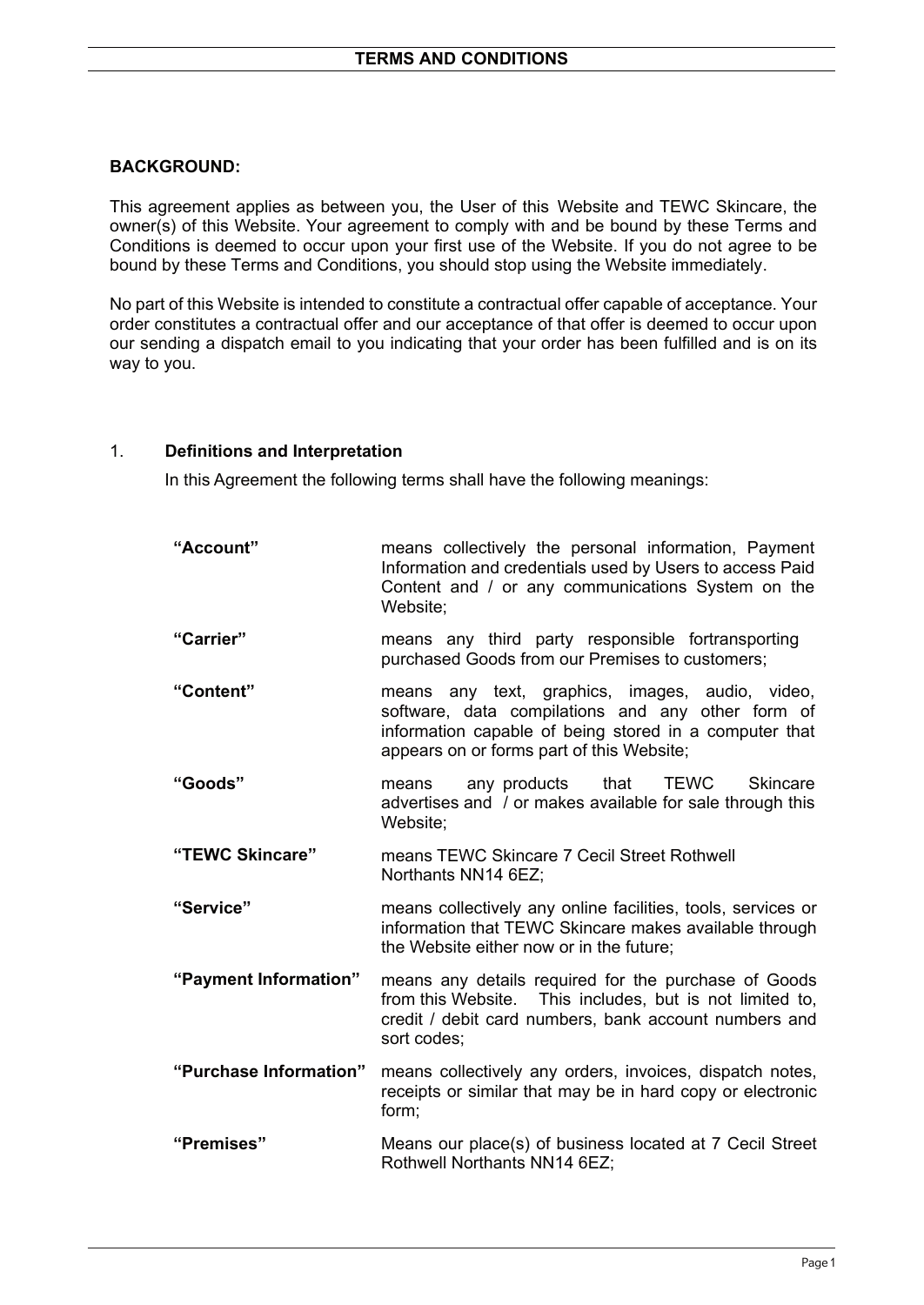| "System"         | means any online communications infrastructure that<br>TEWC Skincare makes available through the<br>Website either now or in the future. This includes, but is<br>not limited to, web-based email, message boards, live<br>chat facilities and email links; |
|------------------|-------------------------------------------------------------------------------------------------------------------------------------------------------------------------------------------------------------------------------------------------------------|
| "User" / "Users" | means any third party that accesses the Website and is<br>not employed by TEWC Skincare and acting in the<br>course of their employment; and                                                                                                                |
| "Website"        | means the website that you are currently using<br>(www.tewcskincare.co.uk) and any sub-domains of this<br>site unless expressly excluded by their own terms and<br>conditions.                                                                              |

# 2. **Age Restrictions**

Persons under the age of 18 should use this Website only with the supervision of an Adult. Payment Information must be provided by or with the permission of an Adult.

### 3. **Business Customers**

These Terms and Conditions DO NOT apply to customers buying Goods in the course of business. If you are a business customer please consult our business terms and conditions.

### 4. **International Customers**

If Goods are being ordered from outside TEWC Skincare's country of residence, import duties and taxes may be incurred once your Goods reach their destination. TEWC Skincare is not responsible for these charges and we undertake to make no calculations or estimates in this regard. If you are buying internationally, you are advised to contact your local customs authorities for further details on costs and procedures. As the purchaser of the Goods, you will also be the importer of record and as such should ensure that your purchase is in full compliance with the laws of the country into which the Goods are being imported. Please be aware that Goods may be inspected on arrival at port for customs purposes and TEWC Skincare cannot guarantee that the packaging of your Goods will be free of signs of tampering.

### 5. **Intellectual Property**

- 5.1 Subject to the exceptions in Clause 6 of these Terms and Conditions, all Content included on the Website, unless uploaded by Users, including, but not limited to, text, graphics, logos, icons, images, sound clips, video clips, data compilations, page layout, underlying code and software is the property of The Earth Works Cosmetics, our affiliates or other relevant third parties. By continuing to use the Website you acknowledge that such material is protected by applicable United Kingdom and International intellectual property and other laws.
- 5.2 Subject to Clause 7 you may not reproduce, copy, distribute, store or in any other fashion re-use material from the Website unless otherwise indicated on the Website or unless given express written permission to do so by TEWC Skincare.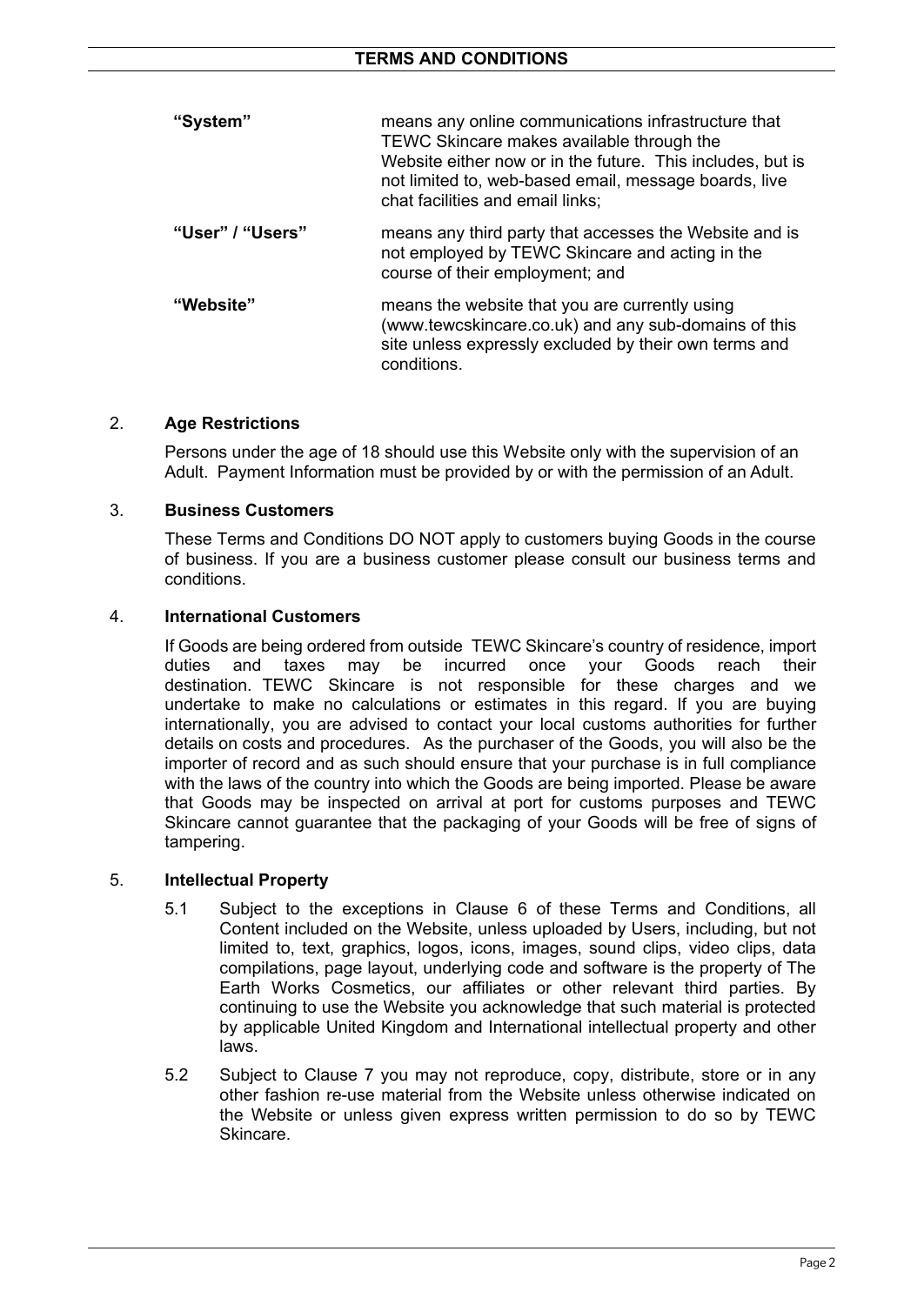# 6. **Third Party Intellectual Property**

- 6.1 Unless otherwise expressly indicated, all Intellectual Property rights including, but not limited to, Copyright and Trademarks, in product images and descriptions belong to the manufacturers or distributors of such products as may be applicable.
- 6.2 Subject to Clause 7 you may not reproduce, copy, distribute, store or in any other fashion re-use such material unless otherwise indicated on the Website or unless given express written permission to do so by the relevant manufacturer or supplier.

# 7. **Fair Use of Intellectual Property**

Material from the Website may be re-used without written permission where any of the exceptions detailed in Chapter III of the Copyright Designs and Patents Act 1988 apply.

### 8. **Links to Other Websites**

This Website may contain links to other sites. Unless expressly stated, these sites are not under the control of TEWC Skincare or that of our affiliates. We assume no responsibility for the content of such websites and disclaim liability for any and all forms of loss or damage arising out of the use of them. The inclusion of a link to another site on this Website does not imply any endorsement of the sites themselves or of those in control of them.

### 9. **Links to this Website**

Those wishing to place a link to this Website on other sites may do so only to the home page of the site www.tewcskincare.co.uk without prior permission. Deep linking (i.e. links to specific pages within the site) requires the express permission of TEWC Skincare. To find out more please contact us by email at info@tewcskincare.co.uk.

### 10. **Use of Communications Facilities**

- 10.1 When using the enquiry form or any other System on the Website you should do so in accordance with the following rules:
	- 10.1.1 You must not use obscene or vulgar language;
	- 10.1.2 You must not submit Content that is unlawful or otherwise objectionable. This includes, but is not limited to, Content that is abusive, threatening, harassing, defamatory, ageist, sexist or racist;
	- 10.1.3 You must not submit Content that is intended to promote or incite violence;
	- 10.1.4 It is advised that submissions are made using the English language(s) as we may be unable to respond to enquiries submitted in any other languages:
	- 10.1.5 The means by which you identify yourself must not violate these Terms and Conditions or any applicable laws;
	- 10.1.6 You must not impersonate other people, particularly employees and representatives of TEWC Skincare or our affiliates; and
	- 10.1.7 You must not use our System for unauthorised mass-communication such as "spam" or "junk mail".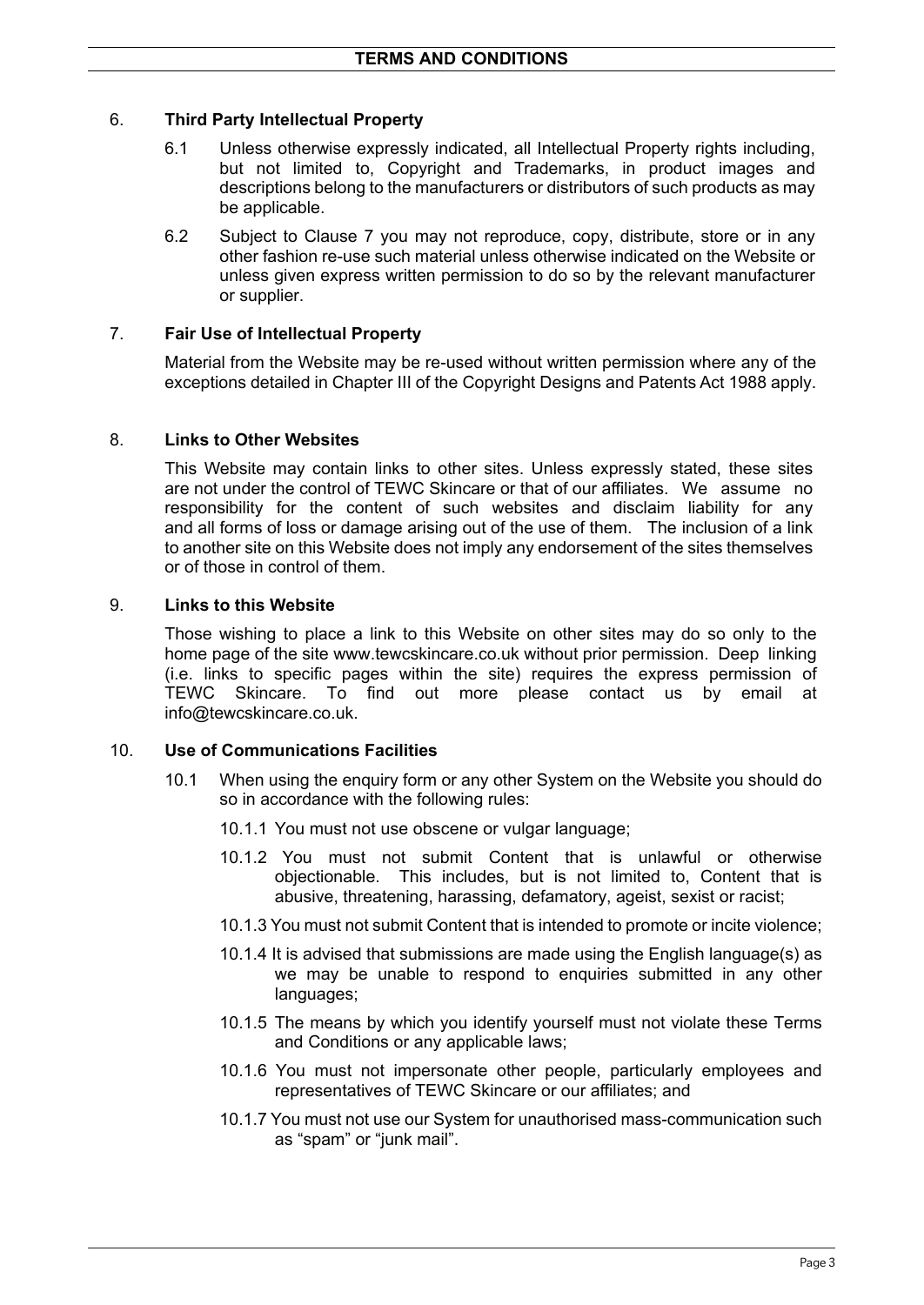- 10.2 You acknowledge that TEWC Skincare reserves the right to monitor any and all communications made to us or using our System.
- 10.3 You acknowledge that TEWC Skincare may retain copies of any and all communications made to us or using our System.
- 10.4 You acknowledge that any information you send to us through our System or post on the enquiry form may be modified by us in any way and you hereby waive your moral right to be identified as the author of such information. Any restrictions you may wish to place upon our use of such information must be communicated to us in advance and we reserve the right to reject such terms and associated information.

#### 11. **Accounts**

- 11.1 In order to purchase Goods on this Website and to use the enquiry form facilities you are required to create an Account which will contain certain personal details and Payment Information which may vary based upon your use of the Website as we may not require payment information until you wish to make a purchase. By continuing to use this Website you represent and warrant that:
	- 11.1.1 all information you submit is accurate and truthful;
	- 11.1.2 you have permission to submit Payment Information where permission may be required; and
	- 11.1.3 you will keep this information accurate and up-to-date.

Your creation of an Account is further affirmation of your representation and warranty.

- 11.2 It is recommended that you do not share your Account details, particularly your username and password. TEWC Skincare accepts no liability for any losses or damages incurred as a result of your Account details being shared by you. If you use a shared computer, it is recommended that you do not save your Account details in your internet browser.
- 11.3 If you have reason to believe that your Account details have been obtained by another without consent, you should contact TEWC Skincare immediately to suspend your Account and cancel any unauthorised purchases that may be pending. Please be aware that purchases can only be cancelled until they are dispatched. In the event that an unauthorised purchase is dispatched prior to your notifying us of the unauthorised nature of the purchase, TEWC Skincare accepts no liability or responsibility and you should make contact with the Carrier detailed in the Purchase Information.
- 11.4 When choosing your username you are required to adhere to the terms set out above in Clause 10. Any failure to do so could result in the suspension and/or deletion of your Account.

## 12. **Termination and Cancellation**

- 12.1 Either TEWC Skincare or you may terminate your Account.If TEWC Skincare terminates your Account, you will be notified by email and an explanation for the termination will be provided. Notwithstanding the foregoing, we reserve the right to terminate without giving reasons.
- 12.2 If TEWC Skincare terminates your Account, any current or pending purchases on your Account will be cancelled and will not be dispatched.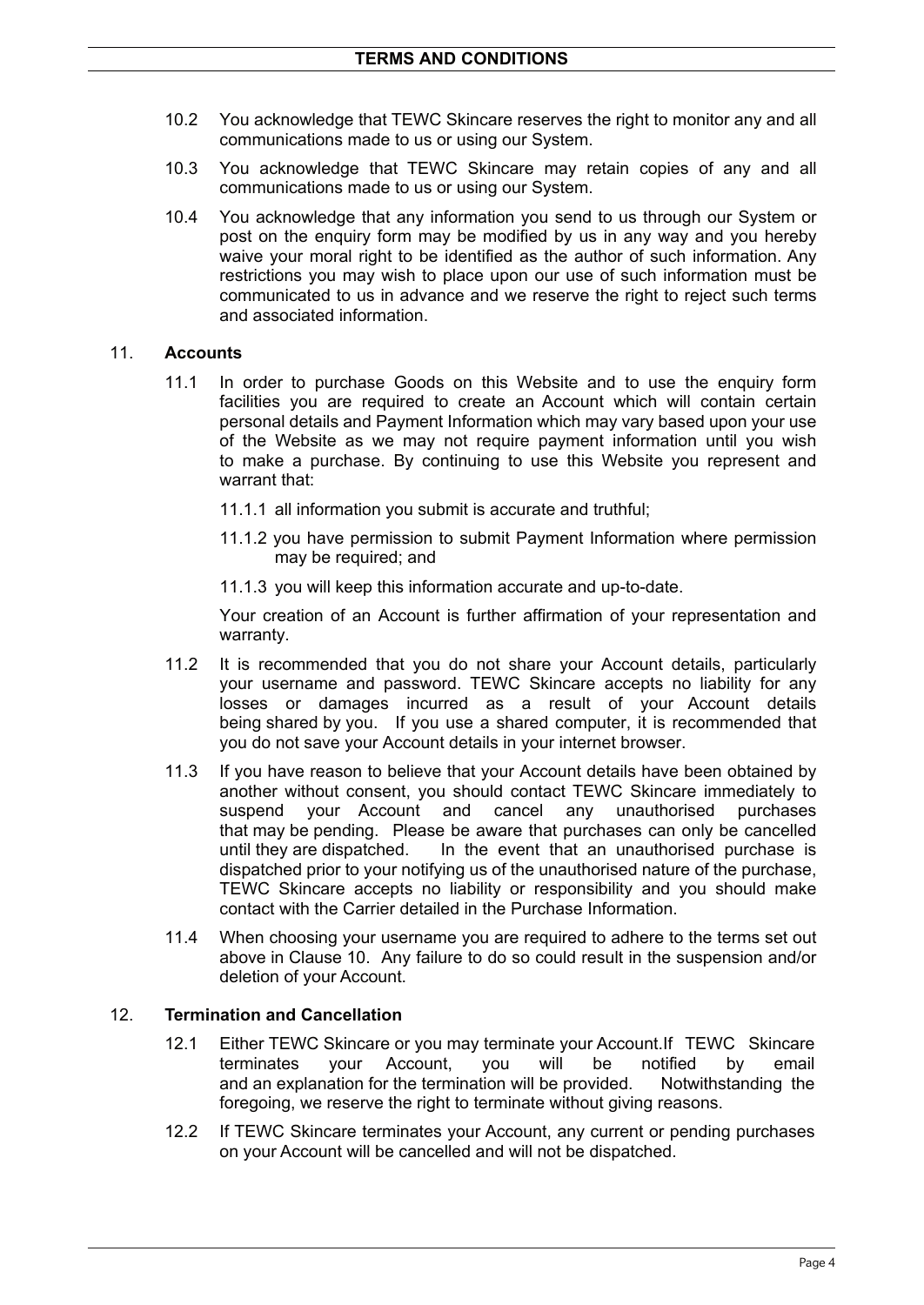- 12.3 TEWC Skincare reserves the right to cancel purchases without stating reasons, for any reason prior to processing payment and dispatch.
- 12.4 If purchases are cancelled for any reason prior to dispatch you will be refunded any monies paid in relation to those purchases.
- 12.5 If you terminate your Account any non-dispatched purchases will be cancelled and you will be refunded any monies paid in relation to those purchases.

#### 13. **Goods, Pricing and Availability**

- 13.1 Whilst every effort has been made to ensure that all graphical representations and descriptions of Goods available from TEWC Skincare correspond to the actual Goods, TEWC Skincare is not responsible for any variations from these descriptions. This does not exclude our liability for mistakes due to negligence on our part and refers only to variations of the correct Goods, not different Goods altogether. Please refer to Clause 15.1 for incorrect Goods.
- 13.2 Where appropriate, you may be required to select the required size or number of the Goods that you are purchasing.
- 13.3 TEWC Skincare does not represent or warrant that such Goods will be available. Stock indications ARE provided on the Website HOWEVER THESE MAY NOT TAKE INTO ACCOUNT SALES THAT HAVE TAKEN PLACE DURING YOUR VISIT TO THE WEB SITE.
- 13.4 All pricing information on the Website is correct at the time of going online. TEWC Skincare reserves the right to change prices and alter or remove any special offers from time to time and as necessary. All pricing information is reviewed regularly.
- 13.5 In the event that prices are changed during the period between an order being placed for Goods and TEWC Skincare processing that order and taking payment, you will be contacted prior to your order being processed with details of the new price;
- 13.6 All prices on the Website are not subject to VAT.

### 14. **Delivery**

- 14.1 TEWC Skincare will notify you by way of email when your goods are to be dispatched to you. The message will contain details of estimated delivery times in addition to any reasons for a delay in the delivery of the Goods purchased by you.
- 14.2 If TEWC Skincare receives no communication from you, within seven days of delivery, regarding any problems with the Goods, you are deemed to have received the Goods in full working order and with no problems.

### 15. **Returns Policy**

TEWC Skincare aims to always provide high quality Goods that are fault free and undamaged. On occasion however, goods may need to be returned. Returns are governed by these Terms and Conditions.

15.1 If you receive Goods which do not match those that you ordered, unless accompanied by an explanatory note detailing the changes, stating reasons for the changes and setting out your options, you should contact us within 10 days to arrange collection and return. TEWC Skincare IS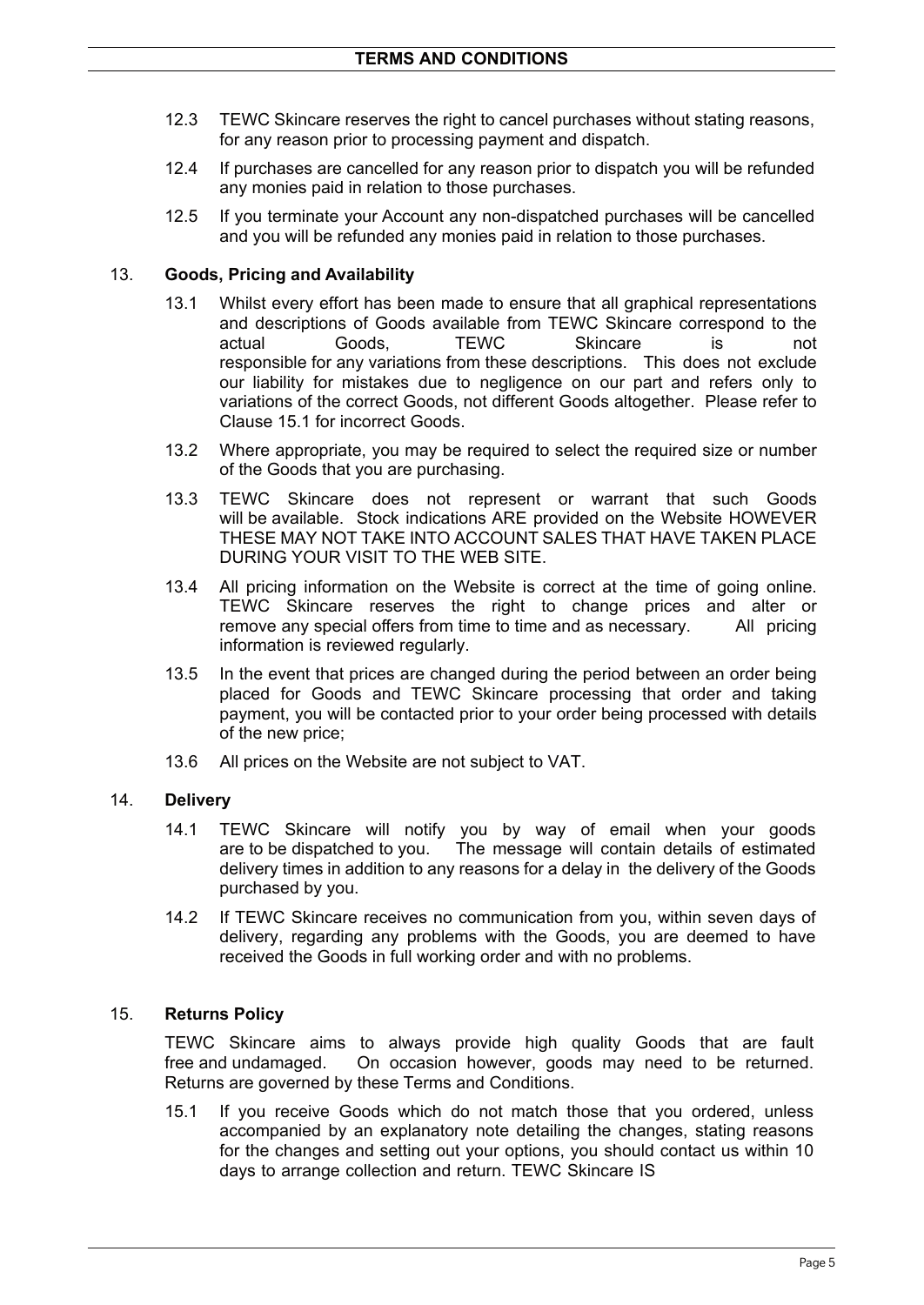responsible for paying shipment costs. You will be given the option to have the Goods replaced with those ordered (if available) or to be refunded through the payment method used by you when purchasing the Goods. Refunds and replacements will be issued upon our receipt of the returned Goods.

- 15.2 If any Goods you have purchased have faults when they are delivered to you, you should contact The Earth Works Cosmetics within 28 days to arrange collection and return. TEWC Skincare IS NOT responsible for collection and return. TEWC Skincare IS NOT responsible for paying shipment costs. Goods must be returned in their original condition with all packaging and documentation. Upon receipt of the returned Goods, the price of the Goods, as paid by you, will be refunded to you through the payment method used by you when purchasing the Goods.
- 15.3 If any Goods develop faults within their warranty period, you are entitled to a repair or replacement under the terms of that warranty.
- 15.4 If Goods are damaged in transit and the damage is apparent on delivery, you should sign the delivery note to the effect that the goods have been damaged. In any event, you should report such damage to TEWC Skincare within 10 days and arrange collection and return. TEWC Skincare IS responsible for paying shipment costs. Upon receipt of the returned Goods, the price of the Goods, as paid by you, will be refunded to you through the payment method used by you when purchasing the Goods.
- 15.5 You have a statutory right to a "cooling off" period. This period begins once your order is complete and ends 7 working days after the Goods have been delivered. If you change your mind about the goods within this period, please return them to TEWC Skincare within 7 working days of receipt. You are responsible for paying shipment costs if Goods are returned for this reason.
- 15.6 If you wish to return Goods to TEWC Skincare for any of the above reasons, please contact us using the details on info@tewcskincare.co.uk to make the appropriate arrangements.
- 15.7 TEWC Skincare reserves the right to exercise discretion with respect to any returns under these Terms and Conditions. Factors which may be taken into account in the exercise of this discretion include, but are not limited to:
	- 15.7.1 Any use or enjoyment that you may have already had out of the Goods;
	- 15.7.2 Any characteristics of the Goods which may cause them to deteriorate or expire rapidly;
	- 15.7.3 The fact that the Goods consist of audio or video recordings or computer software and that the packaging has been opened;
	- 15.7.4 Any discounts that may have formed part of the purchase price of the Goods to reflect any lack of quality made known to the Customer at the time of purchase.

Such discretion to be exercised only within the confines of the law.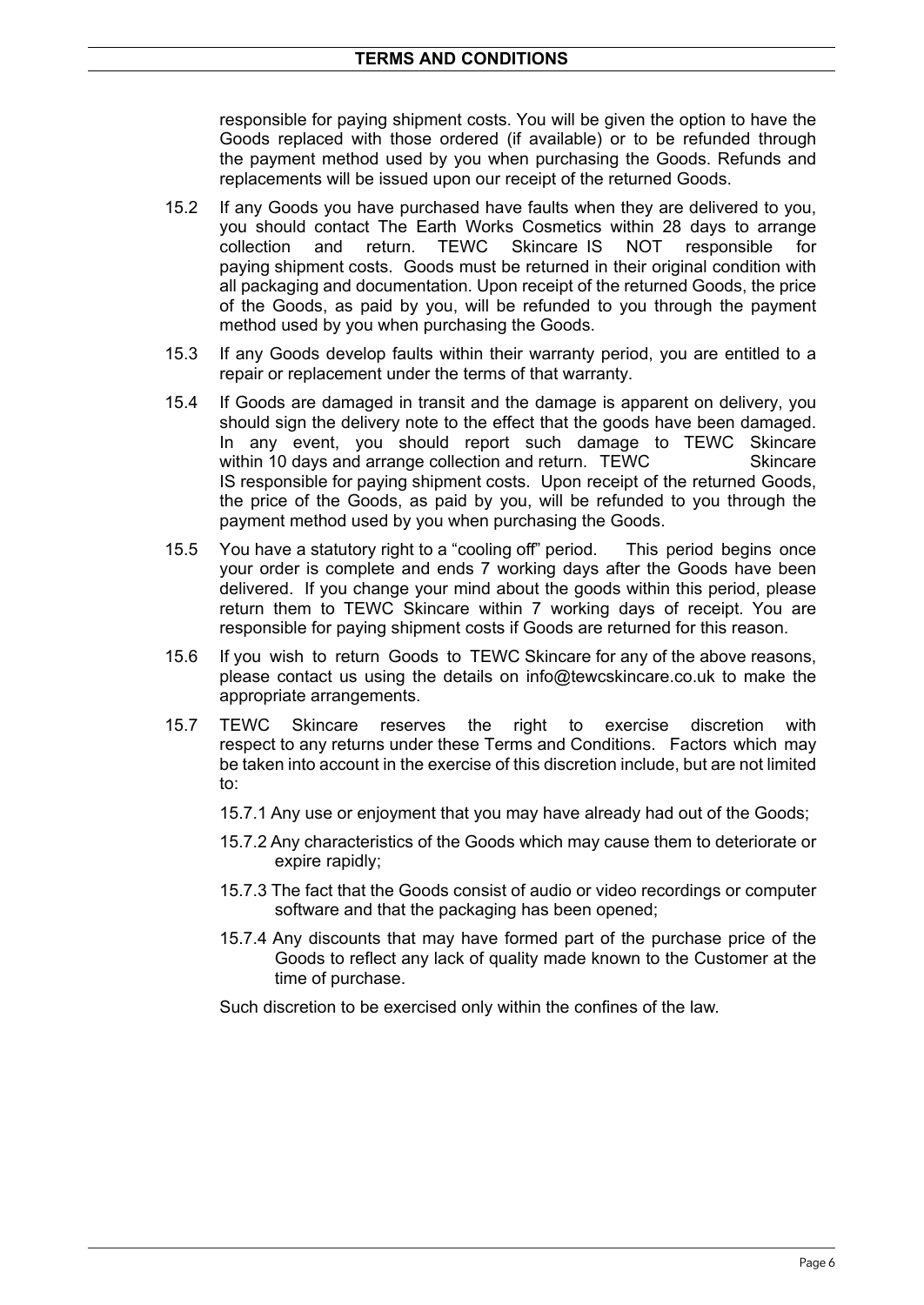# 16. **Privacy**

Use of the Website is also governed by our privacy policy which is incorporated into these terms and conditions by this reference. To view the Privacy Policy, go to the following web address https://www.tewcskincare.co.uk/store-policy and download from the page link.

# 17. **Disclaimers**

- 17.1 TEWC Skincare makes no warranty or representation that the Website will meet your requirements, that it will be of satisfactory quality, that it will be fit for a particular purpose, that it will not infringe the rights of third parties, that it will be compatible with all systems, that it will be secure and that all information provided will be accurate. We make no guarantee of any specific results from the use of our Services.
- 17.2 No part of this Website is intended to constitute advice and the Content of this Website should not be relied upon when making any decisions or taking any action of any kind.
- 17.3 No part of this Website is intended to constitute a contractual offer capable of acceptance.
- 17.4 Whilst TEWC Skincare uses reasonable endeavours to ensure that the Website is secure and free of errors, viruses and other malware, all Users are advised to take responsibility for their own security, that of their personal details and their computers.

### 18. **Changes to the Service and these Terms and Conditions**

TEWC Skincare reserves the right to change the Website, its Content or these Terms and Conditions at any time. You will be bound by any changes to the Terms and Conditions from the first time you use the Website following the changes. If TEWC Skincare is required to make any changes to Terms and Conditions relating to sale of Goods by law, these changes will apply automatically to any orders currently pending in addition to any orders placed by you in the future.

### 19. **Availability of the Website**

- 19.1 The Service is provided "as is" and on an "as available" basis. We give no warranty that the Service will be free of defects and / or faults. To the maximum extent permitted by the law we provide no warranties (express or implied) of fitness for a particular purpose, accuracy of information, compatibility and satisfactory quality.
- 19.2 TEWC Skincare accepts no liability for any disruption or non- availability of the Website resulting from external causes including, but not limited to, ISP equipment failure, host equipment failure, communications network failure, power failure, natural events, acts of war or legal restrictions and censorship.

# 20. **Limitation of Liability**

- 20.1 To the maximum extent permitted by law, TEWC Skincare accepts no liability for any direct or indirect loss or damage, foreseeable or otherwise, including any indirect, consequential, special or exemplary damages arising from the use of the Website or any information contained therein. Users should be aware that they use the Website and its Content at their own risk.
- 20.2 Nothing in these Terms and Conditions excludes or restricts TEWC Skincare's